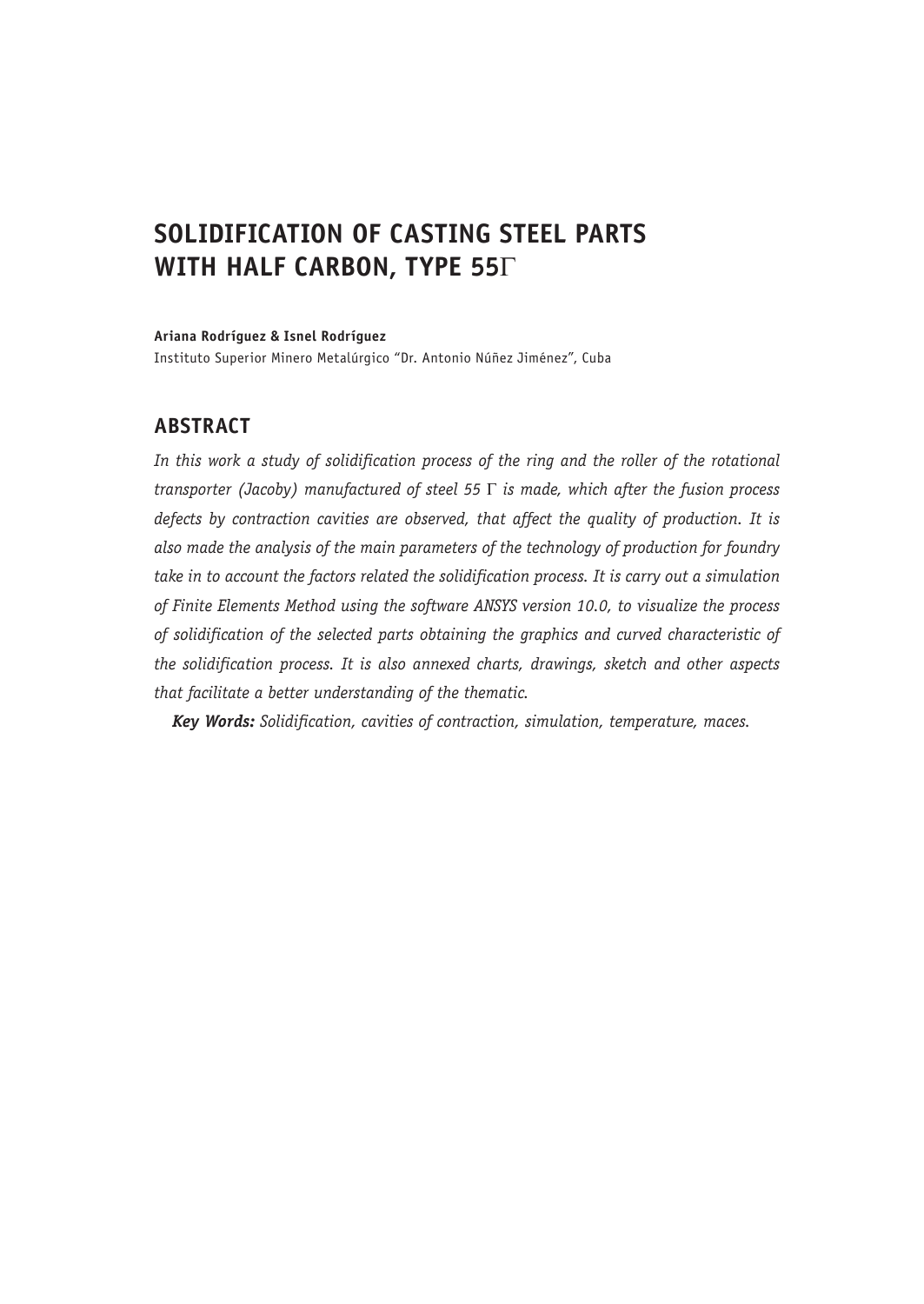### **INTRODUCTION**

Due to the growing competition in the world market the Cuban companies are forced to increase the quality and to carry out a wide study in the preparation, execution and sale of the production, with the objective of taking maximum advantage of each process, elaborating products that are able to compete to the more high-level.

As same as in any metallurgist product, it is normal that the fused parts have porosities, inclusions and other imperfections that contribute to a variation in the quality of the product. The defects in casting are given by imperfections in the parts that it doesn't satisfy one or more specifications of design or quality. The defects due to contractions arise as a consequence of flaws to compensate the liquid contraction and of solidification; therefore, its presence is an usual symptom of an inadequate pouring technique of liquid metal. The shape of it depends on design factors, cooling conditions and of the mechanisms of solidification of the alloy [1].

It is imperative to keep in mind the necessity to apply quality and inspection norms in the production of healthy casting parts because it's great economic importance. In consequence therewith, it is essential that the engineer that works in casting workshop should be in capacity of recognizing defects that can take place by means of this process, and in similar way it is indispensable that he knows the causes that originate it; so that he can eliminate or at least to control it.

## **EXPERIMENTAL METHODS**

The use of calculation methodologies and simulation of formation of defects in casting parts constitute important tools to the casting industry for obtaining and verification of important parameters in the solidification process.

In the last decade has been paid attention to the simulation in computers of casting processes in metals, studying aspects such as filling the molts, transfer of heat and solidification defects, being these some of the biggest challenges that it faces the engineering [5].

For the obtaining via casting selected parts, were follows the next steps:

- To analyze the design of the parts and to carry out the recommendations for its obtaining for casting
- • To determine the position of the part in the molt
- • To determine the plane of division of the molt and its position in the molt
- • To determine the male's position
- • To determine the dimensions of the shaping box
- • To carry out the calculations, to determine its position as well as the drawings of the pouring systems
- To argue the chosen method of shaping and for the preparation of the males. To recommend the mixtures for the molt and the males
- • To determine the basic elements for the process of having filled with the molt, the time of cooling and of demolting
- • Recommendations for the demolting and cleaning of the casting parts.

The cooling of the part in the molt is an important stage of the technological process in the elaboration of the casting parts, during which is made the formation of the surface, the configuration and the dimensions of the parts and the structure of the casting material that it determines the physical-chemical estates of the material of the part. The process of formation of the main estates depends on the speed and duration of the thermal processes in the system metal-molt [7].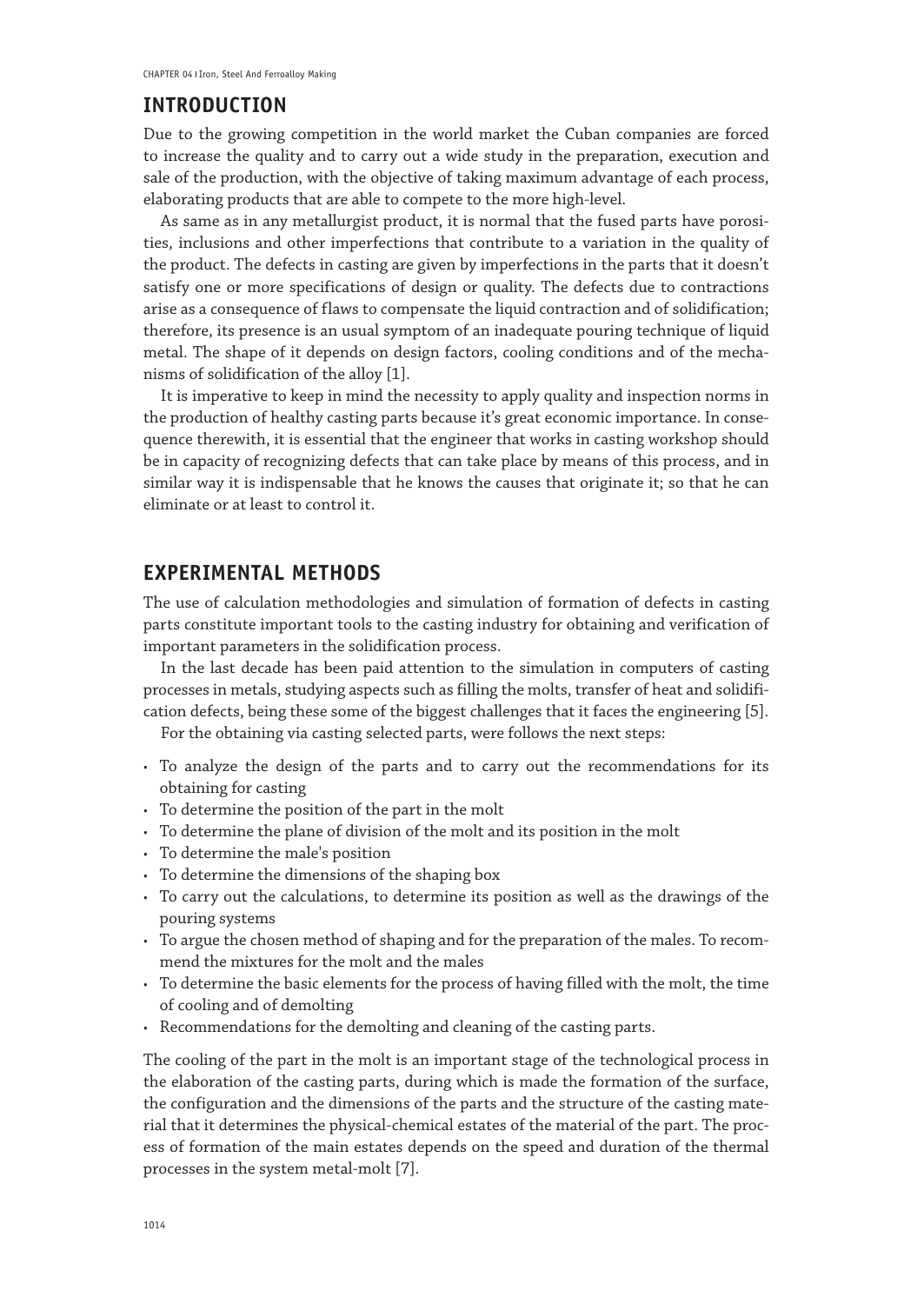The duration of the cooling of the parts in the molt also exercises a great influence in the organization and duration of the whole technological process of production of the parts.

Stages of cooling of a part in a molt sand-clay:

- • Cooling of the metal in movement in the molt
- • Extraction of the heat in the immobile liquid metal
- • Extraction of the crystallization heat (solidification)
- • Cooling of the solidified part.

The extraction of the heat is considered as the first stage of the cooling and it is considered as the principle of the cooling process, it is supposed  $\tau = 0$  and the temperature of the liquid metal is similar to the poured temperature  $T_1 = T_v$ .

The time of extraction of the overheat  $\tau_2$  (time of the second cooling stage).

$$
\sqrt{\tau_2} = \sqrt{\frac{\pi}{2}} \cdot \frac{V_1 \cdot \gamma_1 \cdot C_1}{b_m \cdot F_1} \cdot \frac{T\nu - T_L}{T_\nu - T_m}
$$
 (hour <sup>0.5</sup>) (1)

The extraction of the crystallization heat corresponds to the third stage of cooling of the part in the molt. According to Belay (1970) it is determined as:

$$
\sqrt{\tau_3} = \sqrt{\frac{\pi}{2}} \cdot \frac{V_1 \cdot \gamma_1 \cdot \rho_1}{(T_c - T_m) \cdot F_1 \cdot b_m}
$$
 (hour <sup>0.5</sup>) (2)

#### ρ1 - Latent Heat (kcal/ Kg)

 $T_c$  – Temperature of crystallization of the part, if the material of the part is an alloy, then the first approach will be:

$$
T_c = \frac{T_L + T_S}{2} \tag{3}
$$

 $T_S$  – Final temperature of crystallization (solidification) of the alloy ( $\rm{^{\circ}C}$ ).

The duration of the time cooling of the part until the solidification temperature is considered the fourth cooling stage  $(\tau_4)$ .

$$
\sqrt{\tau_4} = \sqrt{\frac{\pi}{2} \cdot \frac{V_1 \cdot \gamma_1 \cdot C_1}{b_m \cdot F_1} \cdot \frac{Ts - Tdes}{Ts - Tm}}
$$
 (hour<sup>0.5</sup>) (4)

*Tdes* – Demolting temperature

The total time of cooling of the part in the molt from it poured until the solidification, it will be similar to the sum of the duration of the three stages of the cooling process.

$$
\sqrt{\tau} = \sqrt{\tau_2} + \sqrt{\tau_3} + \sqrt{\tau_4}
$$
 (hour<sup>0.5</sup>) (5)

For the simulation the software ANSYS V. 10.0 was used, with a section of the parts and the in charge mace of feeding the contraction, in two dimensions (2-D) [2].

The variables to keep in mind in the simulation of the solidification process were: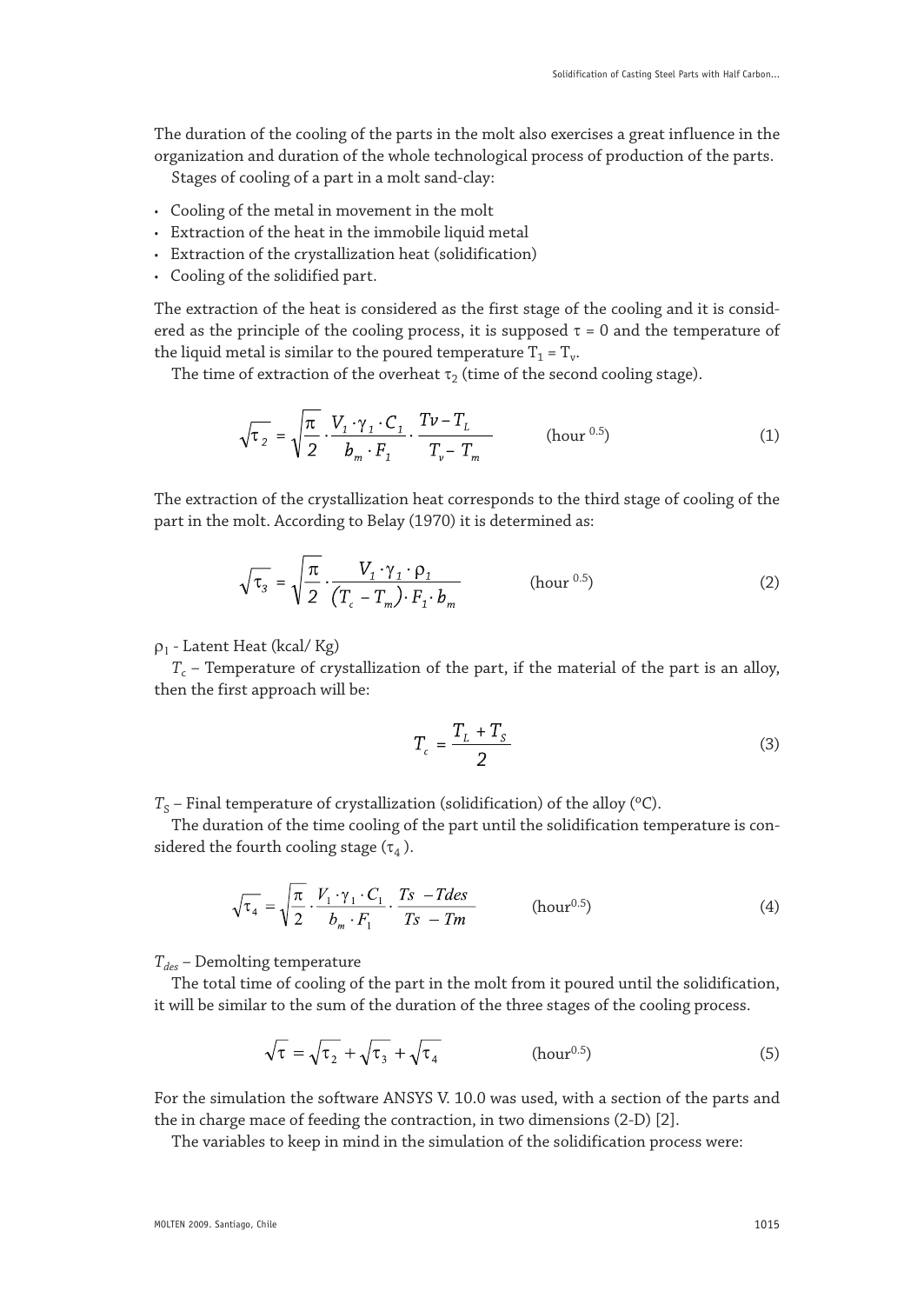- • Temperature of then poured, is selected having the type of material of the part to fuse, these are chosen in a range of  $(1445 - 1550^{\circ}C)$
- • Thermal conductivity of the material to use, this parameter is selected in correspondence with the temperature
- • Thermal conductivity of the molt, it is selected taking into account the characteristics of the shaping mixture
- • Enthalpy of the steel in correspondence with the temperature
- • Density of the molt
- • Specific heat of the molt
- • Heat transfer coefficient of the molt.

These variables are chosen because it has bigger incidence in the solidification process from the liquid state to the solid in the selected fused parts.

The steps to carry out the simulation for the finite elements modeling (F.E.M) [6] are the following:

- To define the geometric pattern of the roller and the ring
- • To establish the border conditions and load
- • To define the meshing
- • Run the simulation
- The post processing stage.

## **RESULTS AND DISCUSSION**

In the chart 1 the results of the variables corresponding to the material of the selected parts are shown (ring and roller of the rotational conveyor).

| Temperature (T) |      | Thermal conductivity $(\lambda)$<br>$Btu/(hr-in-oF))$ | Enthalpy (E)<br>(Btu/in <sup>3</sup> ) |
|-----------------|------|-------------------------------------------------------|----------------------------------------|
| (°C)            | (°F) |                                                       |                                        |
| 1500            | 2822 | 1,22                                                  | 174,1                                  |
| 1480            | 2696 | 1,22                                                  | 163,8                                  |
| 1450            | 2624 | 1,54                                                  | 128,2                                  |

Table 1: Properties of the material

In Table 2 are shown the results of the variables corresponding to the material of the molt:

Table 2: Molt properties

| Temperature (T) |      | Density<br>$(lb-in3)$ | <b>Specific Heat</b><br>$(C)(lb - P)$ | <b>Thermal Conductivity</b><br>$(\lambda)$ Btu/(hr-in- $\circ$ F)) | <b>Heat transfer Coefficient</b><br>(h) $(Btu/hr-in2-oF)$ |
|-----------------|------|-----------------------|---------------------------------------|--------------------------------------------------------------------|-----------------------------------------------------------|
| (°F)            | (°C) |                       |                                       |                                                                    |                                                           |
| 90              | 32   | 0.054                 | 0.28                                  | 0.025                                                              | 0.022                                                     |

Figures 1 and 2 show the meshing that is carried out to the section of the part and the molt in the ring and the roller, the type of chosen element is tetrahedral of 8 nodes with intermediate nodes size 3, the points pointed out in the figure represent the location of the thermal knot and like its moves toward the mace (point 3) and there it disappears.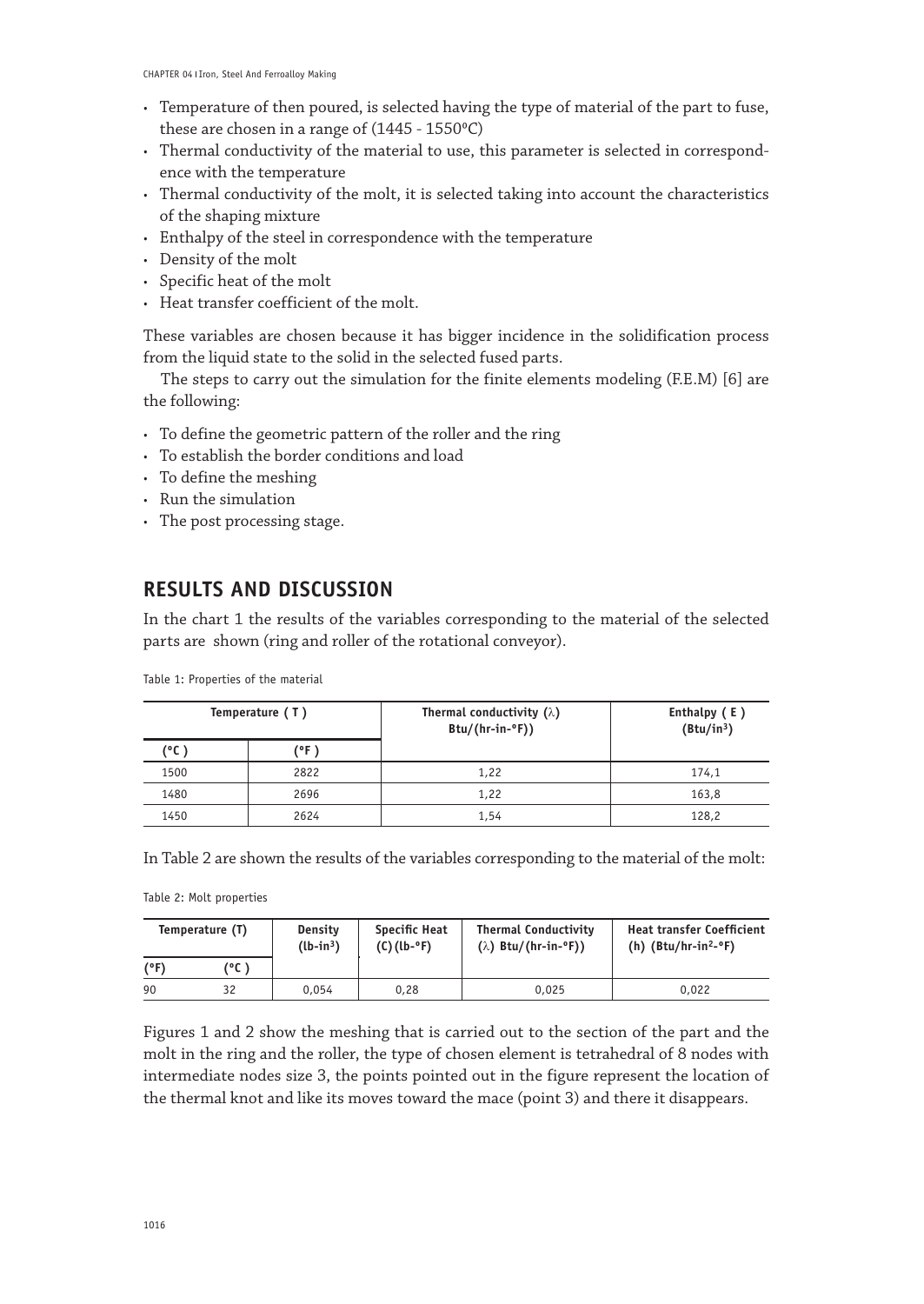

Figure 1: Meshed ring



Figure 2: Meshed roller

Figures 3 and 4 represent the solidification curve, it can be observed like in the first tract (1) the cooling of the metal goes accompanied by a soft descent of the temperature that can call it *simple cooling*, the following tract (2) more horizontal, it happens since the extraction of heat is compensated with the latent heat of crystallization that comes off when taking place this. Concluded the crystallization process, finishes the step completely to the solid state (tract 3), the temperature begins again to descend.

The red curves obtained in both represent the solidification in the mace and this had happened last that in the part, for what can feed the contraction cavity and to obtain parts with the smallest quantity in possible defects.



Figure 3: Solidification curves, temperature vs. time in the ring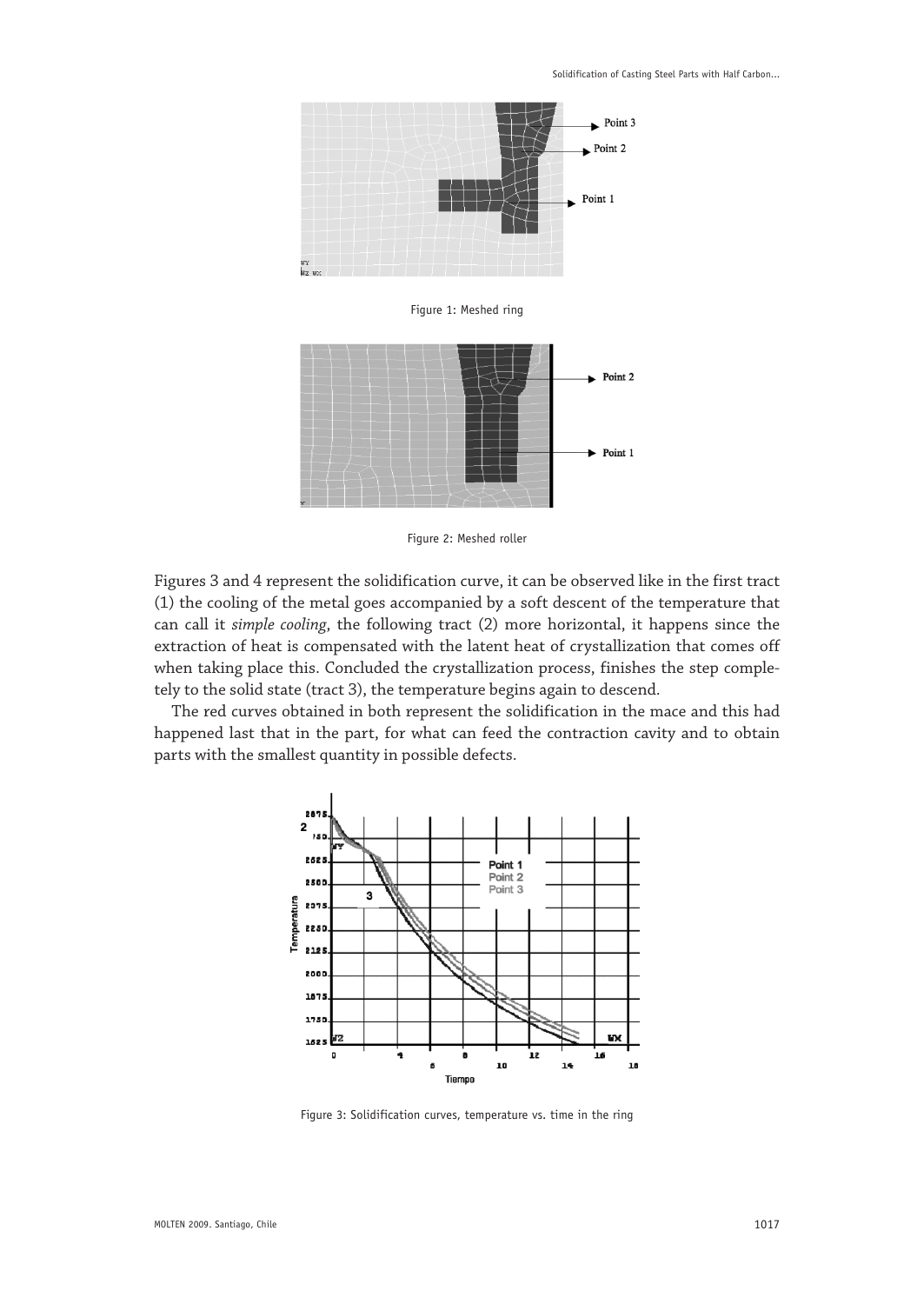

Figure 4: Solidification curves temperature vs. time in the roller

Once realized the procedure for the obtaining of the Figures 1 and 2 and keeping in mind the estates of the material of the parts and of the molt that it refer in the charts 1 and 2, also defining the time of total cooling of the part until the temperature of demolting of 12 hours, the behavior of the solidification of the parts is obtained (ring and roller) with the temperature of having poured selected. Figure 5 shows the beginning of the solidification process in the ring for a time of 0,25 hours and the temperature of 1550ºC, the distribution of temperatures can be appreciated in the part and the molt, identified through the range of colors.



Figure 5: Solidification of the ring at poured temperature (1550°C)

Figure 6 shows the variation of the temperature at the 2 hours of the beginning of the solidification process and as the biggest temperature it goes moving toward the mace as it is shown in Figure 7, red areas are not observed in the part, which indicates the presence of high temperatures and it can give origin to the formation of contraction cavities, this way smaller possibility of obtaining defective molting for the contraction cavities presence.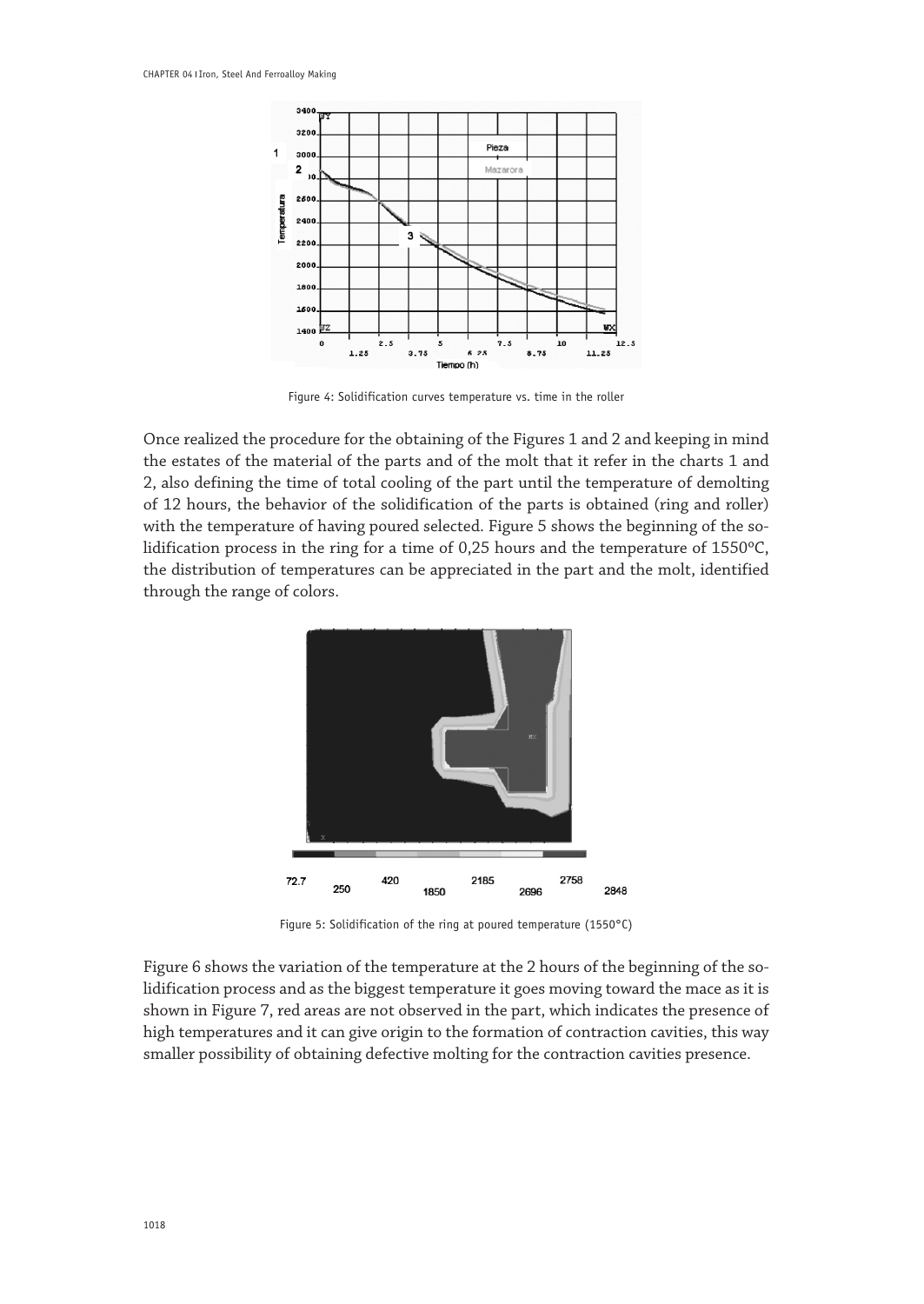

Figure: 6 Solidification of the ring at 2 hours



Figure: 7 Solidification of the ring at 6 hours

The solidification process in the roller is shown in Figures 8, 9, 10. Figure 8 shows the beginning of the solidification for a temperature of 1 550°C and a time of 0,20 hours and like it is the distribution of the temperatures from the part toward the molt.



Figure 8: Solidification of the roller at the poured temperature (1550°C) and 0,20 hours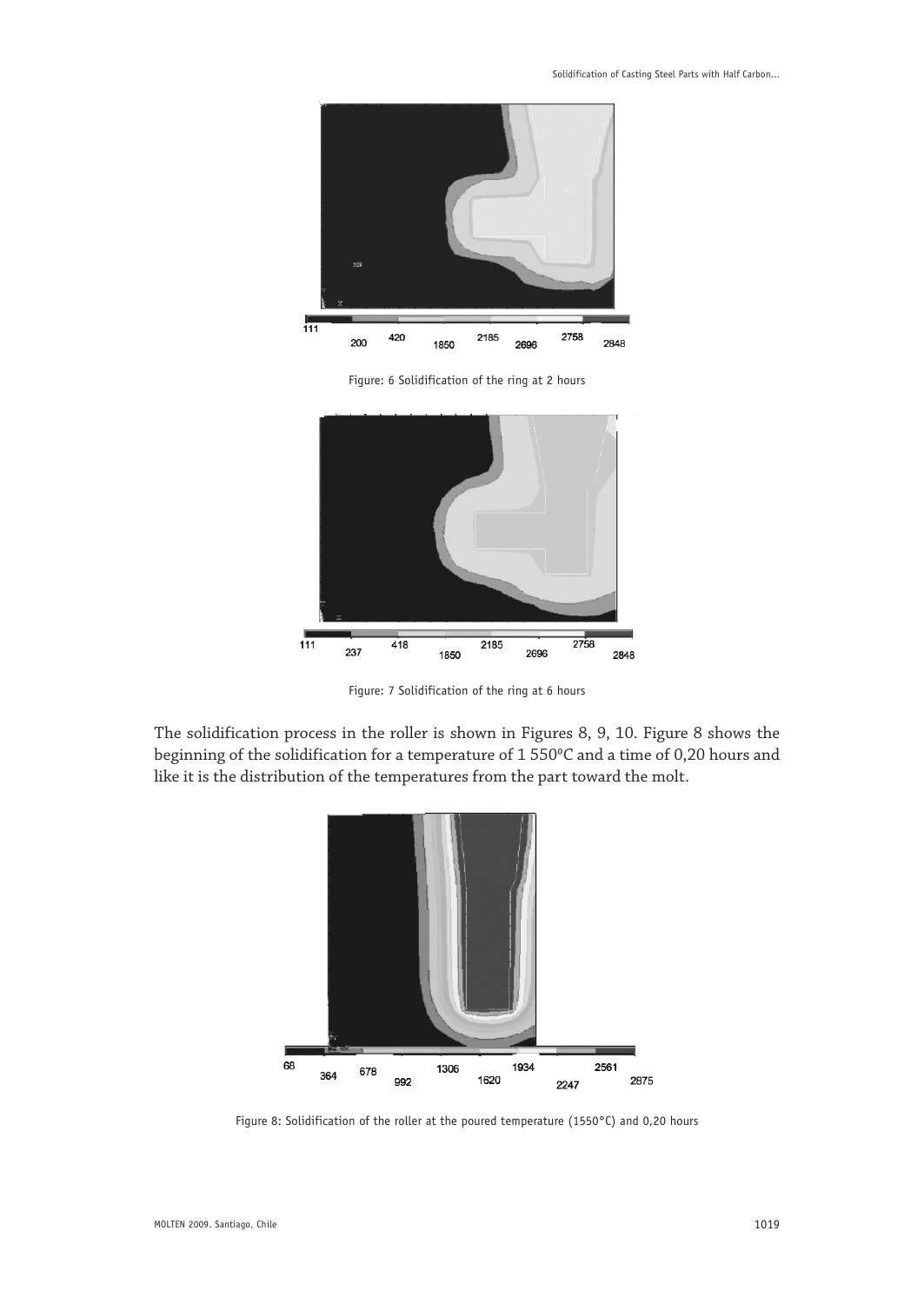Figure 9 represent the behaviour of the solidification in the roller at the 2 hours and it is observed as the temperature goes diminishing from the part toward the mace, guaranteeing this way the feeding of the contraction cavity.



Figure 9: Solidification of the roller at 2 hours

Figure 9 already the lapsed solidification process a time of 6 hours has been completed, where the part will remain in the molt until reaching the temperature of 200°C. It is observed it doesn't also witness it of areas of high temperatures inside the part ended the solidification process, which indicates the possibility to obtain parts with the smallest quantity in possible defects.

![](_page_7_Figure_5.jpeg)

Figure 10: Solidification of the roller at 6 hours

## **CONCLUSIONS**

The analysis of the manufacturing casting process for the ring and the roller of the rotational conveyor shows that the factors that more impact in the contraction cavities appearance are the incorrect selection of the number and mace, dimensions and the poured temperature, influencing this in the manufacturing quality of the fused product. The realized calculation for the maces selection of the manufacturing technology for casting, establishes 8 maces in the ring and 2 in the roller, it will guarantee the feeding of the contraction cavities which will be able to diminish the number of parts rejected by the